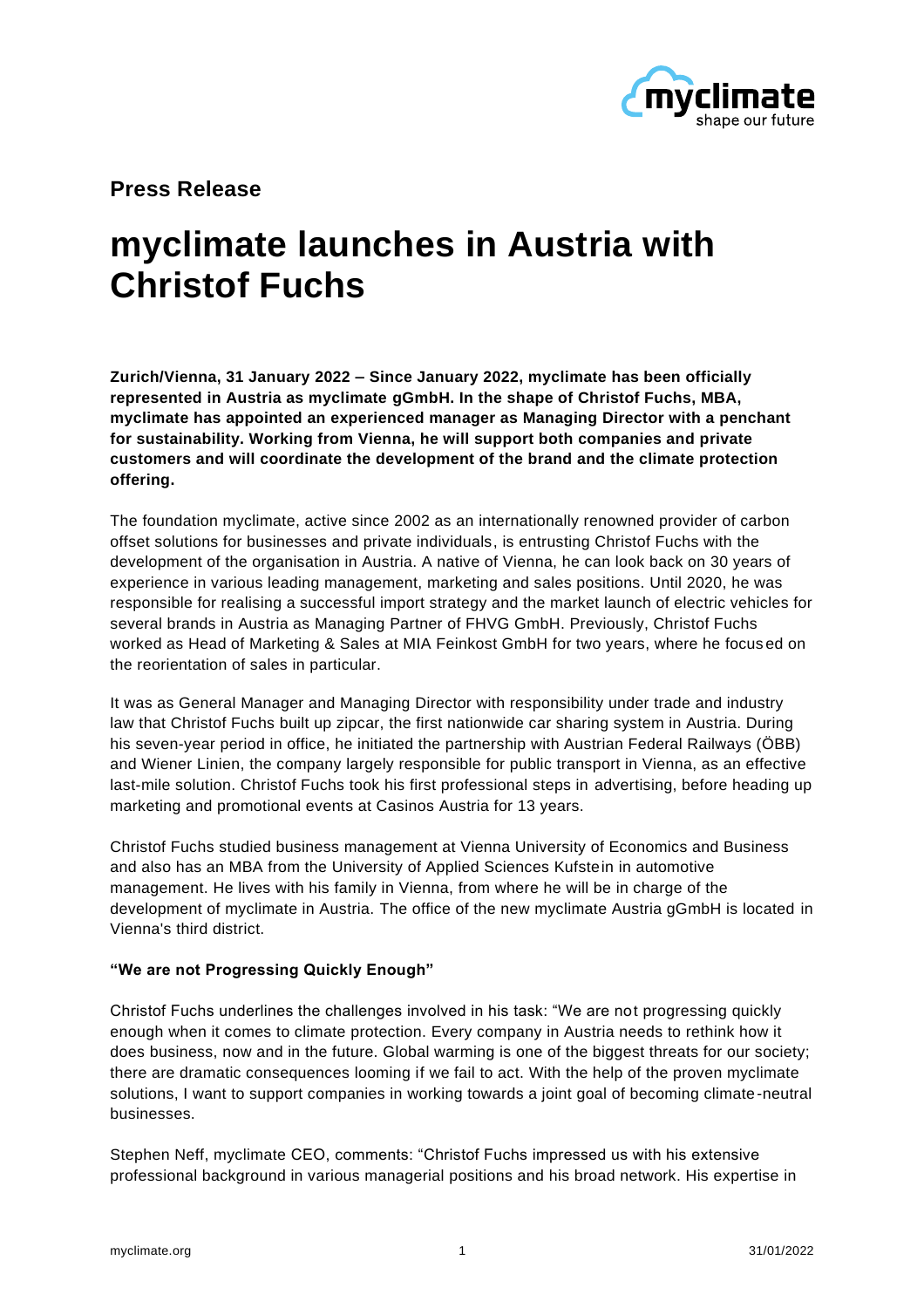

the field of mobility and his associated interest in sustainable change inspired us. He is a competent and creative partner for effective corporate climate protection for companies in Austria. I am looking forward immensely to working with him."

## **For further information, please contact:**

#### **Kai Landwehr**

myclimate Press Spokesperson [kai.landwehr@myclimate.org](mailto:kai.landwehr@myclimate.org) T +41 44 500 37 61

# **Foundation myclimate**

Pfingstweidstrasse 10 8005 Zurich, Switzerland [www.myclimate.org](http://www.myclimate.org/) T +41 44 500 43 50